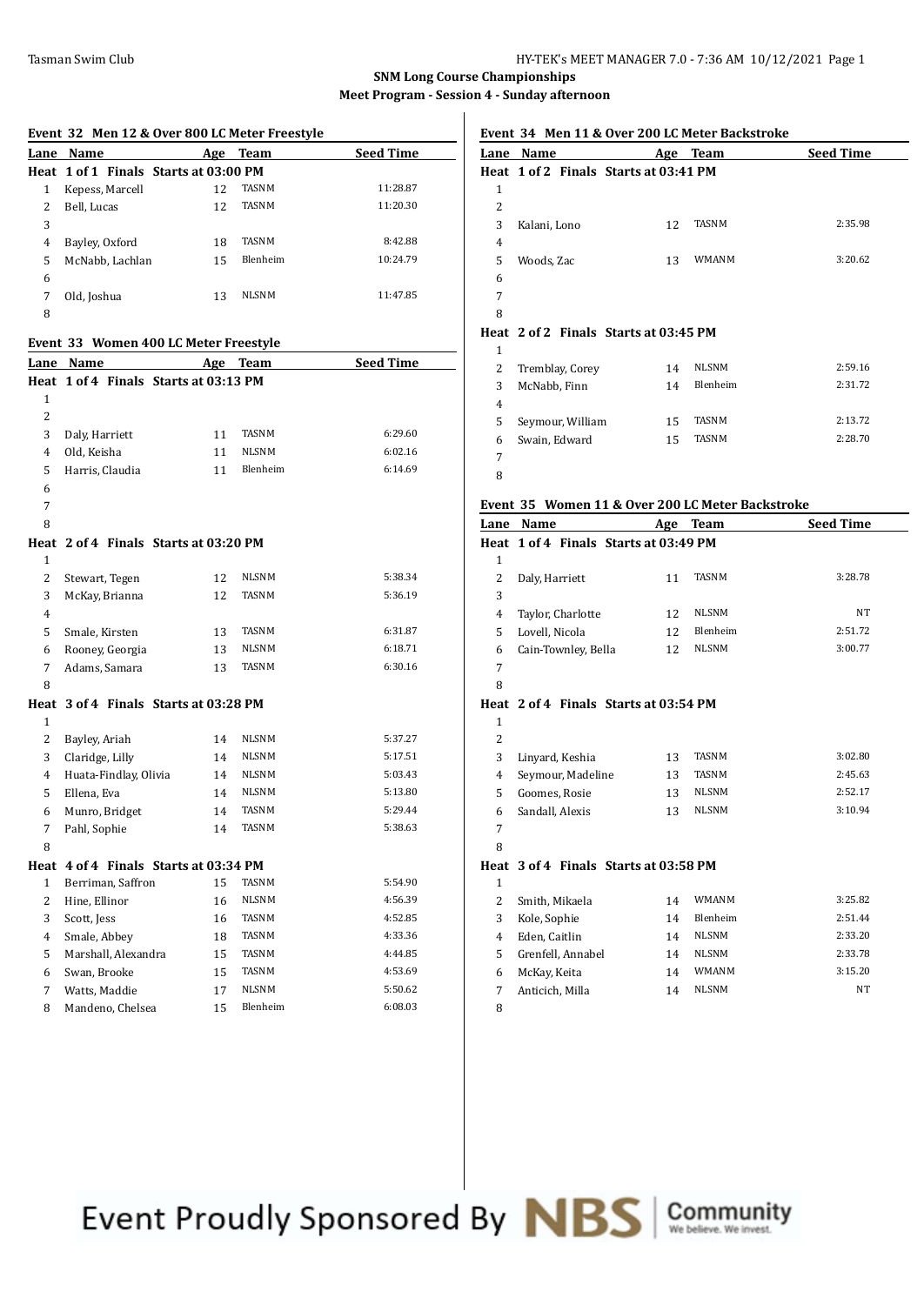# **SNM Long Course Championships**

#### **Meet Program - Session 4 - Sunday afternoon**

|   | Heat 4 Finals (#35 Women 11 & Over 200 LC Meter Backstroke) |    |              |         |
|---|-------------------------------------------------------------|----|--------------|---------|
| 1 |                                                             |    |              |         |
| 2 |                                                             |    |              |         |
| 3 | Berriman, Saffron                                           | 15 | TASNM        | 3:15.76 |
| 4 | Barr, Jemima                                                | 16 | <b>TASNM</b> | 2:28.10 |
| 5 | Edwards, Katie                                              | 16 | <b>TASNM</b> | 3:01.43 |
| 6 |                                                             |    |              |         |
|   |                                                             |    |              |         |

## **Event 36 Men 50 LC Meter Breaststroke**

|                | Lane Name          |                                       | Age Team              | <b>Seed Time</b> |
|----------------|--------------------|---------------------------------------|-----------------------|------------------|
|                |                    | Heat 1 of 7 Finals Starts at 04:15 PM |                       |                  |
| $\mathbf{1}$   |                    |                                       |                       |                  |
| 2              |                    |                                       |                       |                  |
| 3              | McNabb, Lachlan    | 15                                    | Blenheim              | 41.15            |
| 4              | Tappenden, Mark    | 11                                    | <b>WMANM</b>          | NT               |
| 5              | Douglas, Caleb     | 16                                    | TASNM                 | 41.12            |
| 6              |                    |                                       |                       |                  |
| 7              |                    |                                       |                       |                  |
| 8              |                    |                                       |                       |                  |
|                |                    |                                       |                       |                  |
|                |                    | Heat 2 of 7 Finals Starts at 04:16 PM |                       |                  |
| $\mathbf{1}$   |                    |                                       |                       | 1:28.20          |
| 2              | McKay, Cameron     | 9<br>9                                | WMANM<br><b>NLSNM</b> | 52.02            |
| 3              | Jones, Henry       |                                       |                       |                  |
| 4              |                    |                                       |                       |                  |
| 5              | Hu, Gordon         | 10                                    | TASNM                 | 52.19            |
| 6              | Krahagen, Alex     | 10                                    | WMANM                 | 1:03.80          |
| 7              |                    |                                       |                       |                  |
| 8              |                    |                                       |                       |                  |
|                |                    | Heat 3 of 7 Finals Starts at 04:18 PM |                       |                  |
| 1              |                    |                                       |                       |                  |
| 2              |                    |                                       |                       |                  |
| 3              | Russell, Tamati    | 11                                    | <b>NLSNM</b>          | 53.39            |
| 4              | Kalani, Maicah     | 11                                    | TASNM                 | 46.33            |
| 5              | Lu, Ethan          | 11                                    | <b>NLSNM</b>          | 52.45            |
| 6              | Verran, Quinn      | 11                                    | Blenheim              | 54.11            |
| 7              |                    |                                       |                       |                  |
| 8              |                    |                                       |                       |                  |
|                |                    | Heat 4 of 7 Finals Starts at 04:20 PM |                       |                  |
| $\mathbf{1}$   |                    |                                       |                       |                  |
| 2              | Reid, Keelan       | 12                                    | <b>TASNM</b>          | 54.51            |
| 3              | Bell, Dylan        | 12                                    | TASNM                 | 46.77            |
| 4              | Kalani, Lono       | 12                                    | TASNM                 | 38.82            |
| 5              | Mellor, Kian       | 12                                    | <b>NLSNM</b>          | 43.69            |
| 6              | Hall, Andrew       | 12                                    | Blenheim              | 51.80            |
| 7              |                    |                                       |                       |                  |
| 8              |                    |                                       |                       |                  |
|                |                    | Heat 5 of 7 Finals Starts at 04:22 PM |                       |                  |
| $\mathbf{1}$   |                    |                                       |                       |                  |
| 2              |                    |                                       |                       |                  |
| 3              | Berriman, Theodore | 13                                    | <b>TASNM</b>          | 57.15            |
| $\overline{4}$ | Old, Joshua        | 13                                    | NLSNM                 | 47.78            |
| 5              | Woods, Zac         | 13                                    | WMANM                 | 54.42            |
| 6              | Sneddon, Jasper    | 13                                    | NLSNM                 | 1:00.56          |
| 7              |                    |                                       |                       |                  |
| 8              |                    |                                       |                       |                  |

**Heat 6 of 7 Finals Starts at 04:23 PM**

| $\mathbf{1}$ |                                       |    |              |       |
|--------------|---------------------------------------|----|--------------|-------|
| 2            |                                       |    |              |       |
| 3            | Reid, Dylan                           | 14 | <b>WMANM</b> | 41.21 |
| 4            | Bryant, Finn                          | 14 | <b>NLSNM</b> | 40.12 |
| 5            | Banks, Chase                          | 14 | <b>NLSNM</b> | 40.42 |
| 6            | Palmer-Bensemann, Jaxon               | 14 | <b>WMANM</b> | 41.98 |
| 7            |                                       |    |              |       |
| 8            |                                       |    |              |       |
|              | Heat 7 of 7 Finals Starts at 04:25 PM |    |              |       |
| 1            | Verran, Joel                          | 15 | Blenheim     | 36.98 |
| 2            | Seymour, William                      | 15 | <b>TASNM</b> | 36.56 |
| 3            | Bayley, Oxford                        | 18 | <b>TASNM</b> | 35.00 |
| 4            | Morton, Oliver                        | 15 | <b>NLSNM</b> | 33.66 |
| 5            | Amyes, Joshua                         | 18 | <b>TASNM</b> | 34.79 |
| 6            | Timpson, Hamish                       | 18 | Blenheim     | 35.74 |
| 7            | Satherley, Jacob                      | 16 | <b>WMANM</b> | 36.91 |

Love, Jack 15 Blenheim 40.05

#### **Event 37 Women 50 LC Meter Breaststroke**

| Lane           | Name                                  | Age | <b>Team</b>  | <b>Seed Time</b> |
|----------------|---------------------------------------|-----|--------------|------------------|
| Heat           | 1 of 7 Finals Starts at 04:26 PM      |     |              |                  |
| $\mathbf{1}$   |                                       |     |              |                  |
| 2              | Schwarzenbach, Isabelle               | 14  | WMANM        | 49.36            |
| 3              | Satherley, Helena                     | 14  | <b>WMANM</b> | 47.27            |
| $\overline{4}$ | Oliver, Amy                           | 15  | <b>WMANM</b> | 43.57            |
| 5              | Krahagen, Charlotte                   | 14  | WMANM        | 46.02            |
| 6              | Ellena, Eva                           | 14  | <b>NLSNM</b> | 48.58            |
| 7              | Anticich, Milla                       | 14  | <b>NLSNM</b> | 53.30            |
| 8              |                                       |     |              |                  |
| Heat           | 2 of 7 Finals Starts at 04:28 PM      |     |              |                  |
| 1              |                                       |     |              |                  |
| 2              | Stevens, Daniela                      | 10  | <b>NLSNM</b> | 1:00.08          |
| 3              | Alford, Lydia                         | 10  | <b>NLSNM</b> | 55.74            |
| 4              | Rooney, Sally                         | 10  | <b>NLSNM</b> | 48.50            |
| 5              | Perrett, Liliana                      | 10  | <b>NLSNM</b> | 52.16            |
| 6              | Taylor, Catherine                     | 10  | <b>NLSNM</b> | 59.86            |
| $\overline{7}$ |                                       |     |              |                  |
| 8              |                                       |     |              |                  |
|                | Heat 3 of 7 Finals Starts at 04:30 PM |     |              |                  |
| $\mathbf{1}$   | Maskell, Billie                       | 11  | <b>NLSNM</b> | 1:05.54          |
| 2              | Kole, Hannah                          | 11  | Blenheim     | 54.40            |
| 3              | Linyard, Nia                          | 11  | <b>TASNM</b> | 51.23            |
| 4              | Scott, Georgia                        | 11  | <b>NLSNM</b> | 49.37            |
| 5              | Daly, Harriett                        | 11  | TASNM        | 50.26            |
| 6              | Tremblay, Laura                       | 11  | <b>NLSNM</b> | 52.75            |
| 7              | Kemp, Ayla                            | 11  | <b>TASNM</b> | 58.68            |
| 8              |                                       |     |              |                  |
|                | Heat 4 of 7 Finals Starts at 04:32 PM |     |              |                  |
| $\mathbf{1}$   |                                       |     |              |                  |
| 2              | Taylor, Charlotte                     | 12  | <b>NLSNM</b> | 50.20            |
| 3              | Yeo, Macey                            | 12  | <b>TASNM</b> | 47.04            |
| 4              | Urquhart, Hannah                      | 12  | <b>TASNM</b> | 42.01            |
| 5              | Marsh, Katie                          | 12  | Blenheim     | 44.95            |
| 6              | Cain-Townley, Bella                   | 12  | <b>NLSNM</b> | 47.99            |
| 7              | van Orden, Grace                      | 12  | <b>NLSNM</b> | 1:00.38          |
| 8              |                                       |     |              |                  |

Event Proudly Sponsored By NBS

Community<br>We believe. We invest.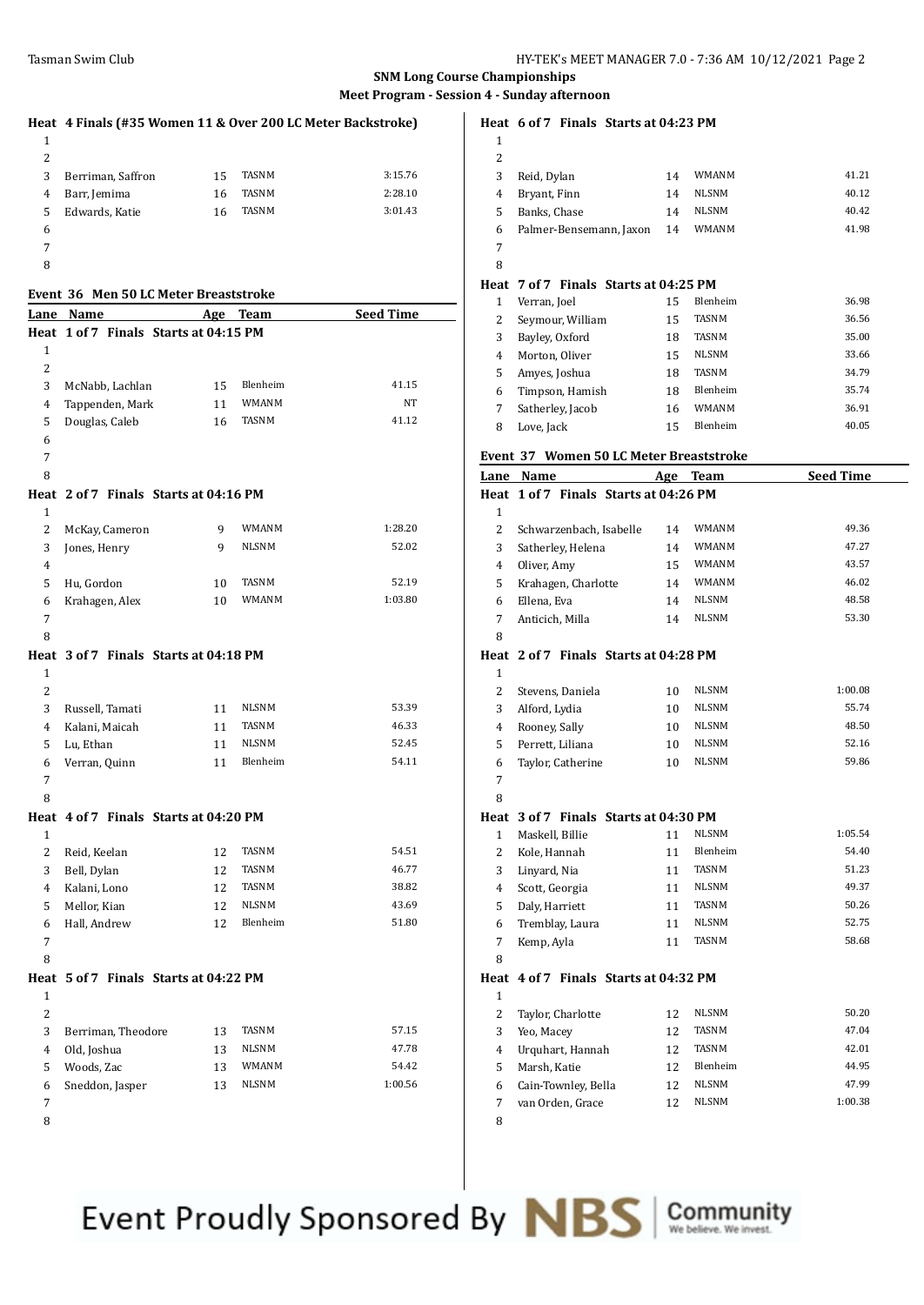**Heat 4 of 6 Finals Starts at 04:55 PM**

## **SNM Long Course Championships Meet Program - Session 4 - Sunday afternoon**

|                | Heat 5 Finals (#37 Women 50 LC Meter Breaststroke) |     |              |                  |
|----------------|----------------------------------------------------|-----|--------------|------------------|
| $\mathbf{1}$   | Smale, Kirsten                                     | 13  | TASNM        | 49.22            |
| $\overline{2}$ | Sandall, Alexis                                    | 13  | <b>NLSNM</b> | 44.16            |
| 3              | Ruane, Keara                                       | 13  | <b>TASNM</b> | 44.04            |
| 4              | Linyard, Keshia                                    | 13  | TASNM        | 43.61            |
| 5              | Seymour, Madeline                                  | 13  | <b>TASNM</b> | 43.80            |
| 6              | Rooney, Georgia                                    | 13  | <b>NLSNM</b> | 44.06            |
| 7              | Adams, Samara                                      | 13  | TASNM        | 47.60            |
| 8              |                                                    |     |              |                  |
| Heat           | 6 of 7 Finals Starts at 04:35 PM                   |     |              |                  |
| $\mathbf{1}$   | Cain-Townley, Mia                                  | 14  | <b>NLSNM</b> | 45.14            |
| $\overline{2}$ | McKay, Keita                                       | 14  | WMANM        | 44.58            |
| 3              | Lovell, Jessica                                    | 14  | Blenheim     | 41.15            |
| 4              | Huata-Findlay, Olivia                              | 14  | <b>NLSNM</b> | 40.20            |
| 5              | Chadderton, Emily                                  | 14  | <b>NLSNM</b> | 40.93            |
| 6              | Eden, Caitlin                                      | 14  | <b>NLSNM</b> | 41.20            |
| 7              | Bayley, Ariah                                      | 14  | <b>NLSNM</b> | 44.97            |
| 8              | Claridge, Lilly                                    | 14  | <b>NLSNM</b> | 45.86            |
| Heat           | 7 of 7 Finals Starts at 04:36 PM                   |     |              |                  |
| $\mathbf{1}$   | Molnar, Sophia                                     | 15  | WHACB-CB     | X38.71           |
| $\overline{2}$ | Mellor, Ariana                                     | 16  | <b>NLSNM</b> | 38.32            |
| 3              | Ketel, Mya                                         | 15  | <b>TASNM</b> | 36.73            |
| $\overline{4}$ | Loach, Rebecca                                     | 17  | <b>TASNM</b> | 35.41            |
| 5              | Wilson, Samantha                                   | 15  | <b>TASNM</b> | 36.40            |
| 6              | Barr, Gabbi                                        | 18  | <b>TASNM</b> | 37.45            |
| 7              | Harman, Sam                                        | 17  | <b>TASNM</b> | 38.71            |
| 8              | Barr, Jemima                                       | 16  | <b>TASNM</b> | 42.22            |
|                | Event 38 Men 200 LC Meter IM                       |     |              |                  |
| Lane           | Name                                               | Age | <b>Team</b>  | <b>Seed Time</b> |
|                | Heat 1 of 6 Finals Starts at 04:43 PM              |     |              |                  |
| $\mathbf{1}$   |                                                    |     |              |                  |

| $\mathbf{1}$   |                                       |    |              |           |
|----------------|---------------------------------------|----|--------------|-----------|
| $\overline{c}$ |                                       |    |              |           |
| 3              |                                       |    |              |           |
| $\overline{4}$ | Swain, Edward                         | 15 | <b>TASNM</b> | <b>NT</b> |
| 5              |                                       |    |              |           |
| 6              |                                       |    |              |           |
| 7              |                                       |    |              |           |
| 8              |                                       |    |              |           |
|                | Heat 2 of 6 Finals Starts at 04:47 PM |    |              |           |
| $\mathbf{1}$   |                                       |    |              |           |
| $\overline{2}$ | Jones, Henry                          | 9  | <b>NLSNM</b> | <b>NT</b> |
| 3              | McKay, Cameron                        | 9  | <b>WMANM</b> | NT        |
| $\overline{4}$ |                                       |    |              |           |
| 5              | Pawson, Kyan                          | 10 | <b>NLSNM</b> | 3:10.40   |
| 6              | Hu, Gordon                            | 10 | <b>TASNM</b> | <b>NT</b> |
| 7              |                                       |    |              |           |
| 8              |                                       |    |              |           |
|                | Heat 3 of 6 Finals Starts at 04:51 PM |    |              |           |
| 1              |                                       |    |              |           |
| $\overline{2}$ | Verran, Quinn                         | 11 | Blenheim     | 3:38.58   |
| 3              | Kalani, Maicah                        | 11 | <b>TASNM</b> | 3:09.47   |
| $\overline{4}$ | Russell, Tamati                       | 11 | <b>NLSNM</b> | 3:37.31   |
| 5              |                                       |    |              |           |
| 6              | Old, Joshua                           | 13 | <b>NLSNM</b> | 3:11.71   |
| 7              |                                       |    |              |           |
| 8              |                                       |    |              |           |

| $\mathbf{1}$      |                                       |    |              |           |
|-------------------|---------------------------------------|----|--------------|-----------|
| 2                 | Hall, Andrew                          | 12 | Blenheim     | 3:56.91   |
| 3                 | Kepess, Marcell                       | 12 | <b>TASNM</b> | 3:03.30   |
| 4                 | Kalani, Lono                          | 12 | <b>TASNM</b> | 2:42.66   |
| 5                 | Bell, Lucas                           | 12 | <b>TASNM</b> | 2:47.61   |
| 6                 | Bell, Dylan                           | 12 | <b>TASNM</b> | 3:11.66   |
| 7                 | Reid, Keelan                          | 12 | <b>TASNM</b> | <b>NT</b> |
| 8                 |                                       |    |              |           |
|                   | Heat 5 of 6 Finals Starts at 05:00 PM |    |              |           |
| $\mathbf{1}$      | Banks, Chase                          | 14 | <b>NLSNM</b> | <b>NT</b> |
| 2                 | Palmer-Bensemann, Jaxon               | 14 | <b>WMANM</b> | 3:02.88   |
| 3                 | Bryant, Finn                          | 14 | <b>NLSNM</b> | 2:46.93   |
| 4                 | McNabb, Finn                          | 14 | Blenheim     | 2:41.40   |
| 5                 | Tremblay, Corey                       | 14 | <b>NLSNM</b> | 2:46.39   |
| 6                 | Reid, Dylan                           | 14 | <b>WMANM</b> | 3:01.40   |
| 7                 | Tijsen, Eise                          | 14 | <b>WMANM</b> | 3:28.50   |
| 8                 |                                       |    |              |           |
| Heat              | 6 of 6 Finals Starts at 05:04 PM      |    |              |           |
| 1                 | Bugler, Jack                          | 19 | Blenheim     | 2:40.75   |
| 2                 | Morton, Oliver                        | 15 | <b>NLSNM</b> | 2:35.46   |
| 3                 | Verran, Joel                          | 15 | Blenheim     | 2:30.76   |
| 4                 | Amyes, Joshua                         | 18 | <b>TASNM</b> | 2:12.26   |
| 5                 | Seymour, William                      | 15 | <b>TASNM</b> | 2:26.49   |
| 6                 | Love, Jack                            | 15 | Blenheim     | 2:35.16   |
| 7                 | Douglas, Caleb                        | 16 | <b>TASNM</b> | 2:40.44   |
| 8                 | Russ, Finn                            | 15 | <b>NLSNM</b> | 3:24.34   |
| <b>Photo</b> 1975 | 0.01110001011                         |    |              |           |

# **Event 39 Women 200 LC Meter IM**

| Lane           | Name                                  | Age | <b>Team</b>  | <b>Seed Time</b> |
|----------------|---------------------------------------|-----|--------------|------------------|
|                | Heat 1 of 7 Finals Starts at 05:08 PM |     |              |                  |
| $\mathbf{1}$   |                                       |     |              |                  |
| 2              |                                       |     |              |                  |
| 3              | Anticich, Milla                       | 14  | <b>NLSNM</b> | 3:33.18          |
| $\overline{4}$ | Tappenden, Josephine                  | 14  | <b>WMANM</b> | 3:23.38          |
| 5              | Schwarzenbach, Isabelle               | 14  | <b>WMANM</b> | 3:28.74          |
| 6              |                                       |     |              |                  |
| 7              |                                       |     |              |                  |
| 8              |                                       |     |              |                  |
|                | Heat 2 of 7 Finals Starts at 05:13 PM |     |              |                  |
| $\mathbf{1}$   | Pahl, Sophie                          | 14  | <b>TASNM</b> | 3:17.91          |
| 2              | Edwards, Katie                        | 16  | <b>TASNM</b> | 3:10.28          |
| 3              | Munro, Bridget                        | 14  | <b>TASNM</b> | 3:05.59          |
| 4              | Bayley, Ariah                         | 14  | <b>NLSNM</b> | 2:55.32          |
| 5              | Mellor, Ariana                        | 16  | <b>NLSNM</b> | 2:56.44          |
| 6              | Ellena, Eva                           | 14  | <b>NLSNM</b> | 3:06.07          |
| 7              | Oliver, Amy                           | 15  | <b>WMANM</b> | 3:14.58          |
| 8              | Satherley, Helena                     | 14  | <b>WMANM</b> | 3:21.70          |
| Heat           | 3 of 7 Finals Starts at 05:17 PM      |     |              |                  |
| $\mathbf{1}$   | Alford, Lydia                         | 10  | <b>NLSNM</b> | NT               |
| 2              | Rooney, Sally                         | 10  | <b>NLSNM</b> | 3:24.47          |
| 3              | Taylor, Catherine                     | 10  | <b>NLSNM</b> | 4:11.58          |
| $\overline{4}$ |                                       |     |              |                  |
| 5              | Tremblay, Laura                       | 11  | <b>NLSNM</b> | NT               |
| 6              | Old, Keisha                           | 11  | <b>NLSNM</b> | 3:15.34          |
| 7              | Harris, Claudia                       | 11  | Blenheim     | 3:24.99          |
| 8              | Scott, Georgia                        | 11  | <b>NLSNM</b> | NT               |

Event Proudly Sponsored By NBS Community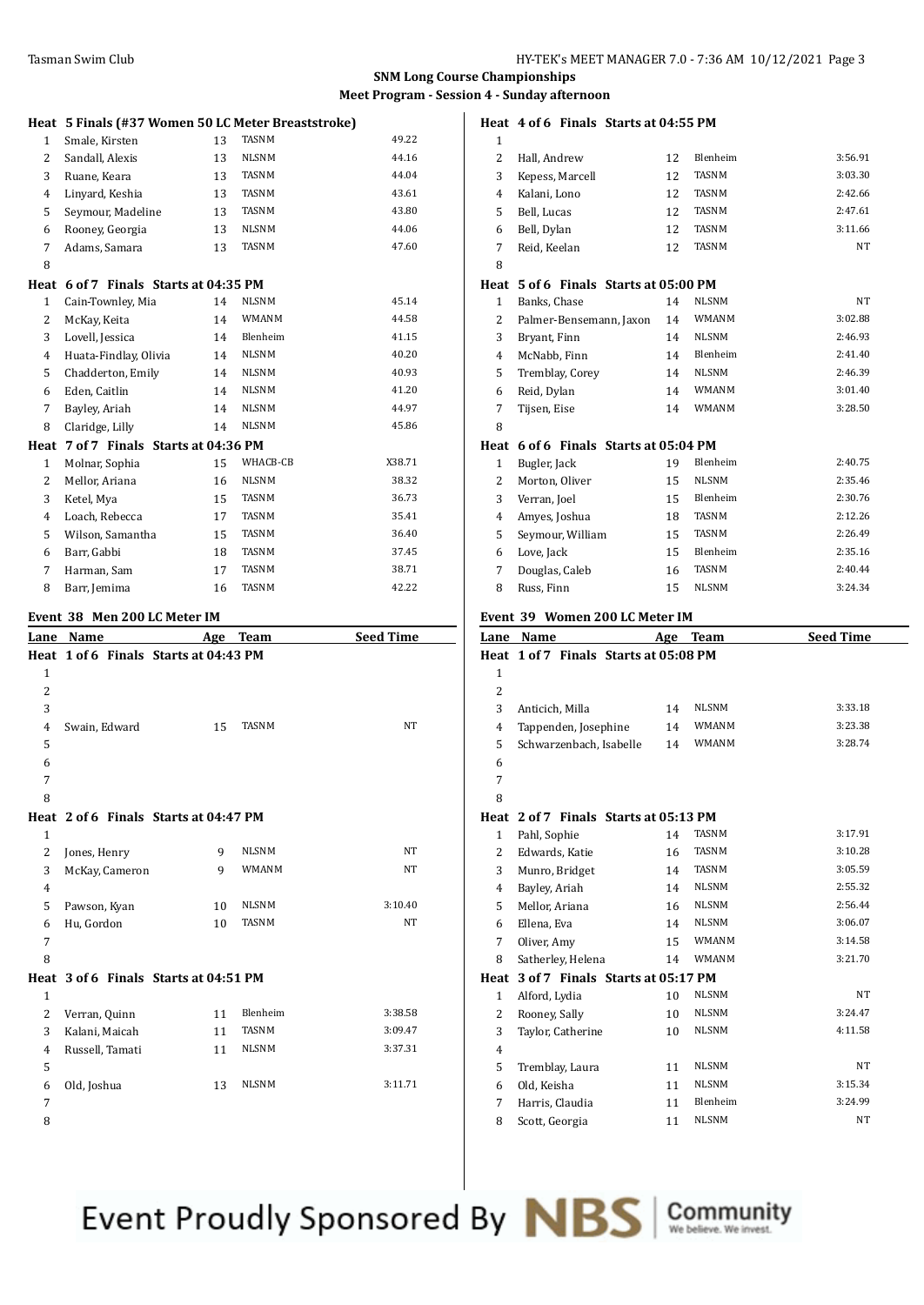## **SNM Long Course Championships Meet Program - Session 4 - Sunday afternoon**

|                | Heat 4 Finals (#39 Women 200 LC Meter IM) |    |              |          |
|----------------|-------------------------------------------|----|--------------|----------|
| $\mathbf{1}$   | Taylor, Charlotte                         | 12 | <b>NLSNM</b> | 3:29.06  |
| 2              | Cain-Townley, Bella                       | 12 | <b>NLSNM</b> | 3:07.32  |
| 3              | Urquhart, Hannah                          | 12 | TASNM        | 3:00.98  |
| 4              | Lovell, Nicola                            | 12 | Blenheim     | 2:52.84  |
| 5              | Stewart, Tegen                            | 12 | <b>NLSNM</b> | 2:57.97  |
| 6              | McKay, Brianna                            | 12 | <b>TASNM</b> | 3:02.64  |
| 7              | Marsh, Katie                              | 12 | Blenheim     | 3:23.56  |
| 8              | van Orden, Grace                          | 12 | <b>NLSNM</b> | NT       |
| Heat           | 5 of 7 Finals Starts at 05:26 PM          |    |              |          |
| $\mathbf{1}$   |                                           |    |              |          |
| 2              | Rooney, Georgia                           | 13 | NLSNM        | 3:15.80  |
| 3              | Ruane, Keara                              | 13 | TASNM        | 2:59.84  |
| 4              | Goomes, Rosie                             | 13 | NLSNM        | 2:52.69  |
| 5              | Seymour, Madeline                         | 13 | TASNM        | 2:56.35  |
| 6              | Sandall, Alexis                           | 13 | <b>NLSNM</b> | 3:01.77  |
| 7              | Oliver, Holly                             | 13 | WMANM        | 3:29.77  |
| 8              |                                           |    |              |          |
| Heat           | 6 of 7 Finals Starts at 05:30 PM          |    |              |          |
| 1              | Kole, Sophie                              | 14 | Blenheim     | 2:53.30  |
| $\overline{c}$ | Grenfell, Annabel                         | 14 | <b>NLSNM</b> | 2:49.90  |
| 3              | Lovell, Jessica                           | 14 | Blenheim     | 2:45.61  |
| 4              | Eden, Caitlin                             | 14 | <b>NLSNM</b> | 2:42.77  |
| 5              | Chadderton, Emily                         | 14 | NLSNM        | 2:45.53  |
| 6              | Cain-Townley, Mia                         | 14 | NLSNM        | 2:47.10  |
| 7              | Huata-Findlay, Olivia                     | 14 | <b>NLSNM</b> | 2:53.21  |
| 8              | Hughes, Jade                              | 14 | WMANM        | 2:55.16  |
| Heat           | 7 of 7 Finals Starts at 05:34 PM          |    |              |          |
| $\mathbf{1}$   | Ketel, Mya                                | 15 | TASNM        | 2:43.76  |
| $\overline{c}$ | Hine, Ellinor                             | 16 | <b>NLSNM</b> | 2:40.66  |
| 3              | Swan, Brooke                              | 15 | TASNM        | 2:31.77  |
| $\overline{4}$ | Wilson, Samantha                          | 15 | TASNM        | 2:28.48  |
| 5              | Barr, Jemima                              | 16 | TASNM        | 2:31.29  |
| 6              | Harman, Sam                               | 17 | TASNM        | 2:33.00  |
| 7              | Marshall, Alexandra                       | 15 | <b>TASNM</b> | 2:40.95  |
| 8              | Molnar, Sophia                            | 15 | WHACB-CB     | X2:53.25 |

| Event 40 Mixed 12 & Under 200 LC Meter Freestyle Relay |  |
|--------------------------------------------------------|--|
|                                                        |  |

| Lane           | Team                                  | Relay        | <b>Seed Time</b>         |
|----------------|---------------------------------------|--------------|--------------------------|
|                | Heat 1 of 1 Finals Starts at 05:46 PM |              |                          |
| $\mathbf{1}$   |                                       |              |                          |
| $\overline{2}$ | <b>NLSNM</b>                          | B            | 2:24.58                  |
|                | 1) Cain-Townley, Bella W12            |              | 2) Taylor, Charlotte W12 |
|                | 3) Tremblay, Laura W11                |              | 4) van Orden, Grace W12  |
| 3              | <b>TASNM</b>                          | <sub>B</sub> | 2:19.79                  |
|                | 1) Kepess, Marcell M12                |              | 2) Daly, Harriett W11    |
|                | 3) Kalani, Maicah M11                 |              | 4) Yeo, Macey W12        |
| 4              | <b>TASNM</b>                          | A            | 2:06.75                  |
|                | 1) Urquhart, Hannah W12               |              | 2) Bell, Lucas M12       |
|                | 3) McKay, Brianna W12                 |              | 4) Kalani, Lono M12      |
| 5              | <b>NLSNM</b>                          | A            | 2:18.01                  |
|                | 1) Stewart, Tegen W12                 |              | 2) Pawson, Kyan M10      |
|                | 3) Mellor, Kian M12                   |              | 4) Old, Keisha W11       |
| 6              | Blenheim                              | A            | 2:23.13                  |
|                | 1) Marsh, Katie W12                   |              | 2) Verran, Quinn M11     |
|                | 3) Harris, Claudia W11                |              | 4) Lovell, Nicola W12    |
| 7              | <b>NLSNM</b>                          | C            | 2:40.44                  |
|                | 1) Russell, Tamati M11                |              | 2) Schaper, Tom M12      |
|                | 3) Rooney, Sally W10                  |              | 4) Perrett, Liliana W10  |
| 8              |                                       |              |                          |

## **Event 41 Mixed 13-14 400 LC Meter Freestyle Relay**

| Lane | <b>Team</b>                           | Relay | <b>Seed Time</b>             |
|------|---------------------------------------|-------|------------------------------|
|      | Heat 1 of 1 Finals Starts at 05:49 PM |       |                              |
| 1    |                                       |       |                              |
| 2    | TASNM                                 | A     | 5:05.28                      |
|      | 1) Seymour, Madeline W13              |       | 2) Berriman, Theodore M13    |
|      | 3) Pahl, Sophie W14                   |       | 4) Ruane, Keara W13          |
| 3    | <b>NLSNM</b>                          | C     | 4:45.00                      |
|      | 1) Cain-Townley, Mia W14              |       | 2) Goomes, Rosie W13         |
|      | 3) Claridge, Lilly W14                |       | 4) Old, Joshua M13           |
| 4    | <b>NLSNM</b>                          | A     | 4:28.03                      |
|      | 1) Alford, Will M14                   |       | 2) Chadderton, Emily W14     |
|      | 3) Ellena, Eva W14                    |       | 4) Banks, Chase M14          |
| 5    | <b>NLSNM</b>                          | B     | 4:34.42                      |
|      | 1) Tremblay, Corey M14                |       | 2) Huata-Findlay, Olivia W14 |
|      | 3) Grenfell, Annabel W14              |       | 4) Bryant, Finn M14          |
| 6    | <b>WMANM</b>                          | A     | 5:03.15                      |
|      | 1) Krahagen, Charlotte W14            |       | 2) McKay, Keita W14          |
|      | 3) Schwarzenbach, Isabelle W14        |       | 4) Smith, Mikaela W14        |
| 7    |                                       |       |                              |

8

Event Proudly Sponsored By NBS Community